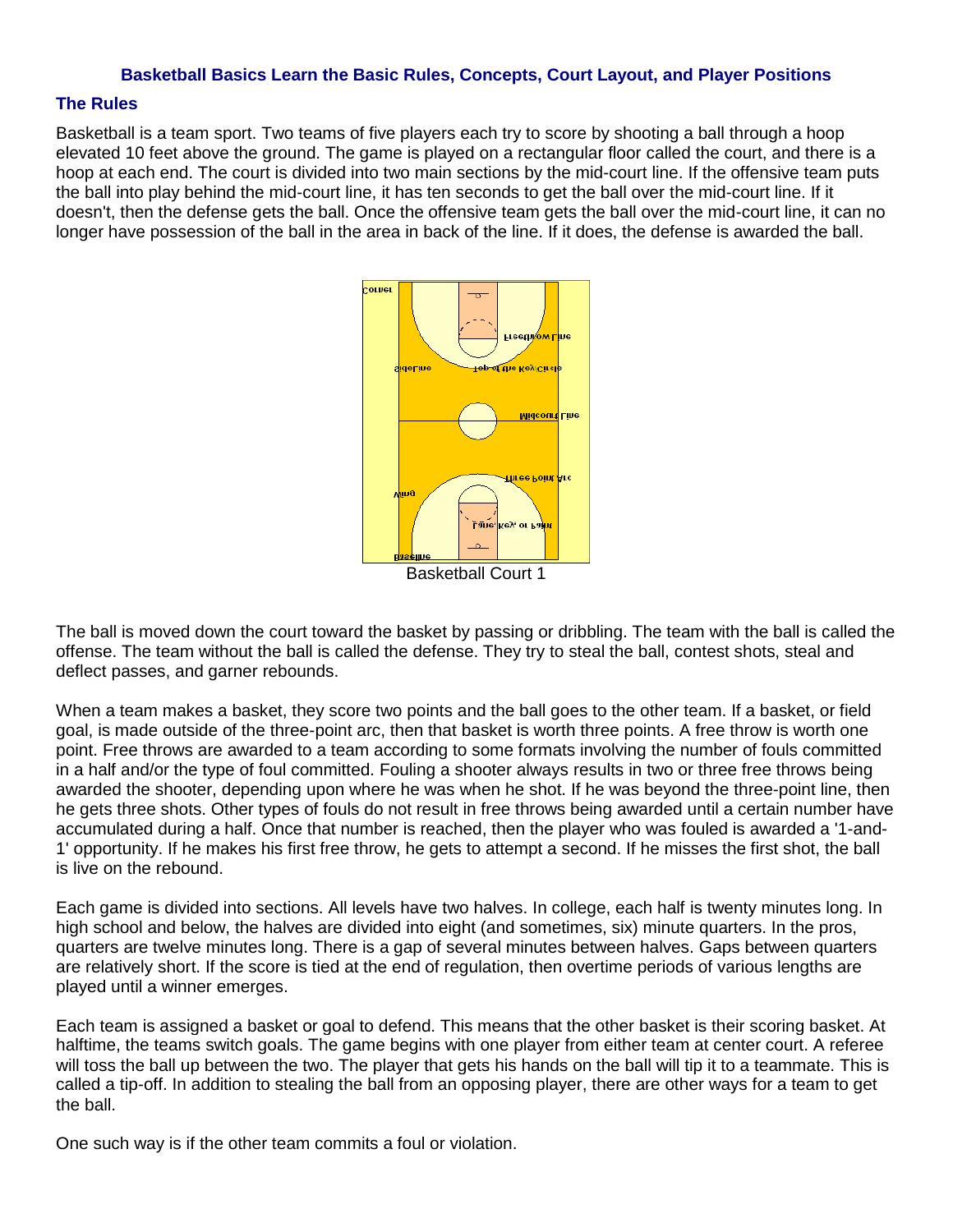# **FOULS**

**Personal fouls:** Personal fouls include any type of illegal physical contact.

- Hitting
- Pushing
- Slapping
- Holding
- Illegal pick/screen -- when an offensive player is moving. When an offensive player sticks out a limb and makes physical contact with a defender in an attempt to block the path of the defender.

**Personal foul penalties:** If a player is shooting while a being fouled, then he gets two free throws if his shot doesn't go in, but only one free throw if his shot does go in.

- Three free throws are awarded if the player is fouled while shooting for a three-point goal and they miss their shot. If a player is fouled while shooting a three-point shot and makes it anyway, he is awarded one free throw. Thus, he could score four points on the play.
- Inbounds. If fouled while not shooting, the ball is given to the team the foul was committed upon. They get the ball at the nearest side or baseline, out of bounds, and have 5 seconds to pass the ball onto the court.
- One & one. If the team committing the foul has seven or more fouls in the game, then the player who was fouled is awarded one free throw. If he makes his first shot, then he is awarded another free throw.
- Ten or more fouls. If the team committing the foul has ten or more fouls, then the fouled player receives two free throws.

## **VIOLATIONS**

**Walking/Traveling**. Taking more than 'a step and a half' without dribbling the ball is traveling. Moving your pivot foot once you've stopped dribbling is traveling.

**Carrying/palming**. When a player dribbles the ball with his hand too far to the side of or, sometimes, even under the ball.

**Double Dribble**. Dribbling the ball with both hands on the ball at the same time or picking up the dribble and then dribbling again is a double dribble.

**Held ball**. Occasionally, two or more opposing players will gain possession of the ball at the same time. In order to avoid a prolonged and/or violent tussle, the referee stops the action and awards the ball to one team or the other on a rotating basis.

**Goaltending**. If a defensive player interferes with a shot while it's on the way down toward the basket, while it's on the way up toward the basket after having touched the backboard, or while it's in the cylinder above the rim, it's goaltending and the shot counts. If committed by an offensive player, it's a violation and the ball is awarded to the opposing team for a throw-in.

**Backcourt violation**. Once the offense has brought the ball across the mid-court line, they cannot go back across the line during possession. If they do, the ball is awarded to the other team to pass inbounds.

**Time restrictions**. A player passing the ball inbounds has five seconds to pass the ball. If he does not, then the ball is awarded to the other team. Other time restrictions include the rule that a player cannot have the ball for more than five seconds when being closely guarded and, in some states and levels, shot-clock restrictions requiring a team to attempt a shot within a given time frame.